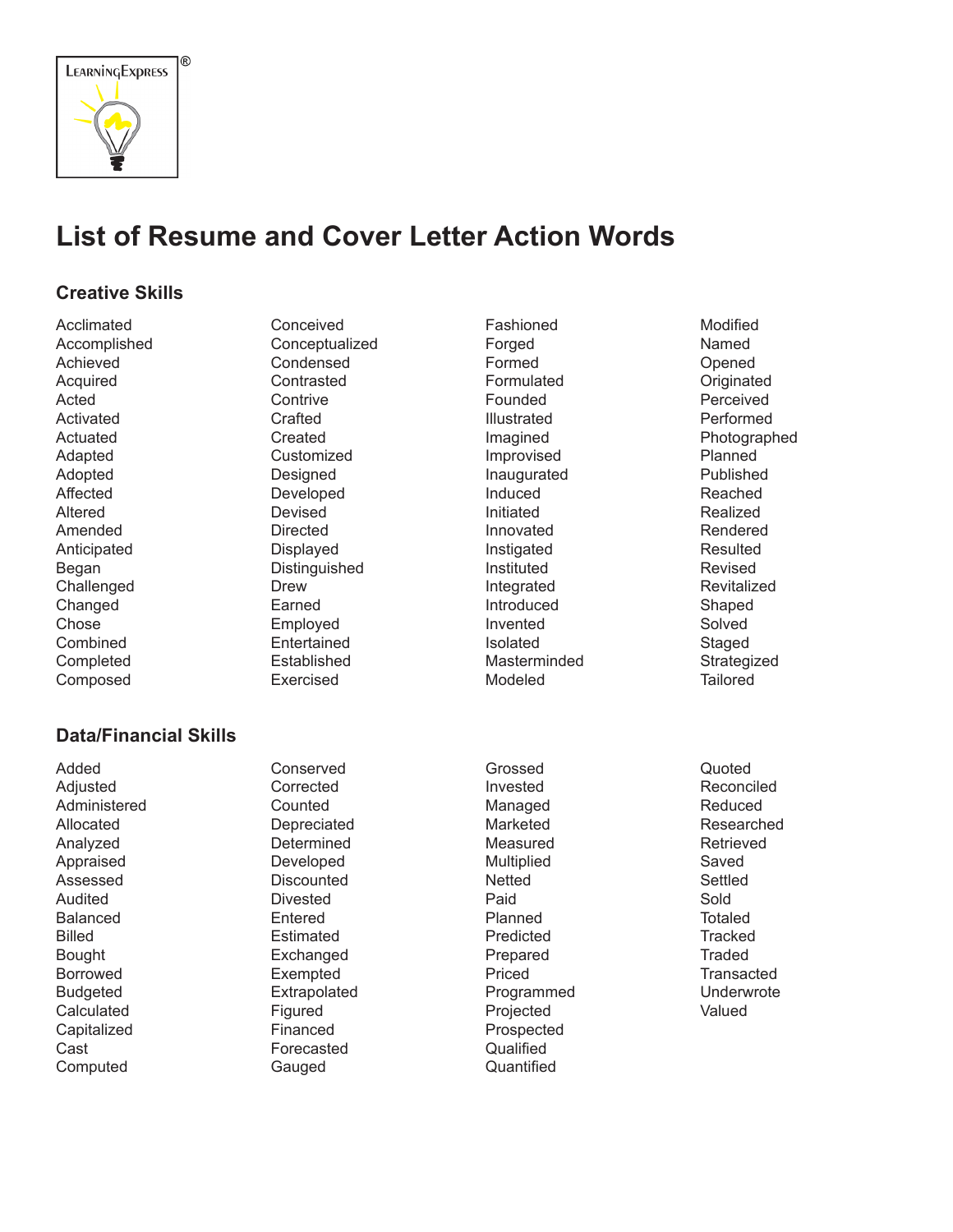# **Helping Skills**

Accelerated Accompanied Adapted Advanced Advocated Aided Amplified Answered Arranged Assessed Assisted **Augmented** Availed Boosted Broadened Championed Clarified Coached Collaborated **Committed** Complied **Contributed** Cooperated Counseled **Cultivated** Decreased **Demonstrated**  Diagnosed Dissected Doubled Eased Educated **Effected** Encouraged Endorsed Energized Enlarged Ensured Exceeded Expanded Expedited Extended Facilitated Familiarized Finalized Fixed Fostered Fulfilled Functioned Furthered **Gave Granted** Guided **Halted** 

# **Interpersonal Skills**

Addressed Advertised Aired Approached Arbitrated Arranged Articulated Asked **Attracted** Authored Bargained Briefed Called Canvassed **Captured Circulated** Clarified **Coauthored** Collaborated **Communicated** Composed Condensed Conferred Consulted **Contacted** Conveyed Convinced **Corresponded** Debated Defined

Delivered Described Developed **Differed Directed** Disclosed Discussed **Drafted** Edited Elicited Enlisted Exhibited **Explained** Expressed Fielded Formulated Furnished Greeted Illuminated Incorporated Influenced Inquired Interacted Interpreted Interviewed Invited Involved Joined Judged Justified

**Heightened** Helped Honed Insured Intervened Leveraged Lifted Lightened Maximized Minimized Motivated **Offered Offset** Played Preserved Prevented Prompted Propelled Protected Provided Raised Recommended Reconciled Recovered Referred Regained **Rehabilitated** 

Listened Litigated **Lobbied** Marketed Mediated Met Met with Moderated Motivated Narrated **Negotiated** Noticed Observed **Outlined** Participated Persuaded Polled Presented Profiled Promoted Proofread Proposed Publicized Questioned Reacted Read Reconciled Recruited Referred

Lectured

Remedied Represented Resolved Reversed Salvaged **Satisfied** Served Serviced **Shortened Simplified Stabilized** Substantiated **Supplied** Supported Sustained **Targeted Tightened Treated Tripled Troubleshot** Vitalized Volunteered Weighed Widened

Reinforced Related Renegotiated Reported Requested Resolved Responded **Shared** Showed **Signed** Solicited Specified Spoke Spread Stressed Suggested **Summarized** Synthesized **Testified Translated Traveled** Verbalized Viewed Visited Welcomed Witnessed Won **Wrote**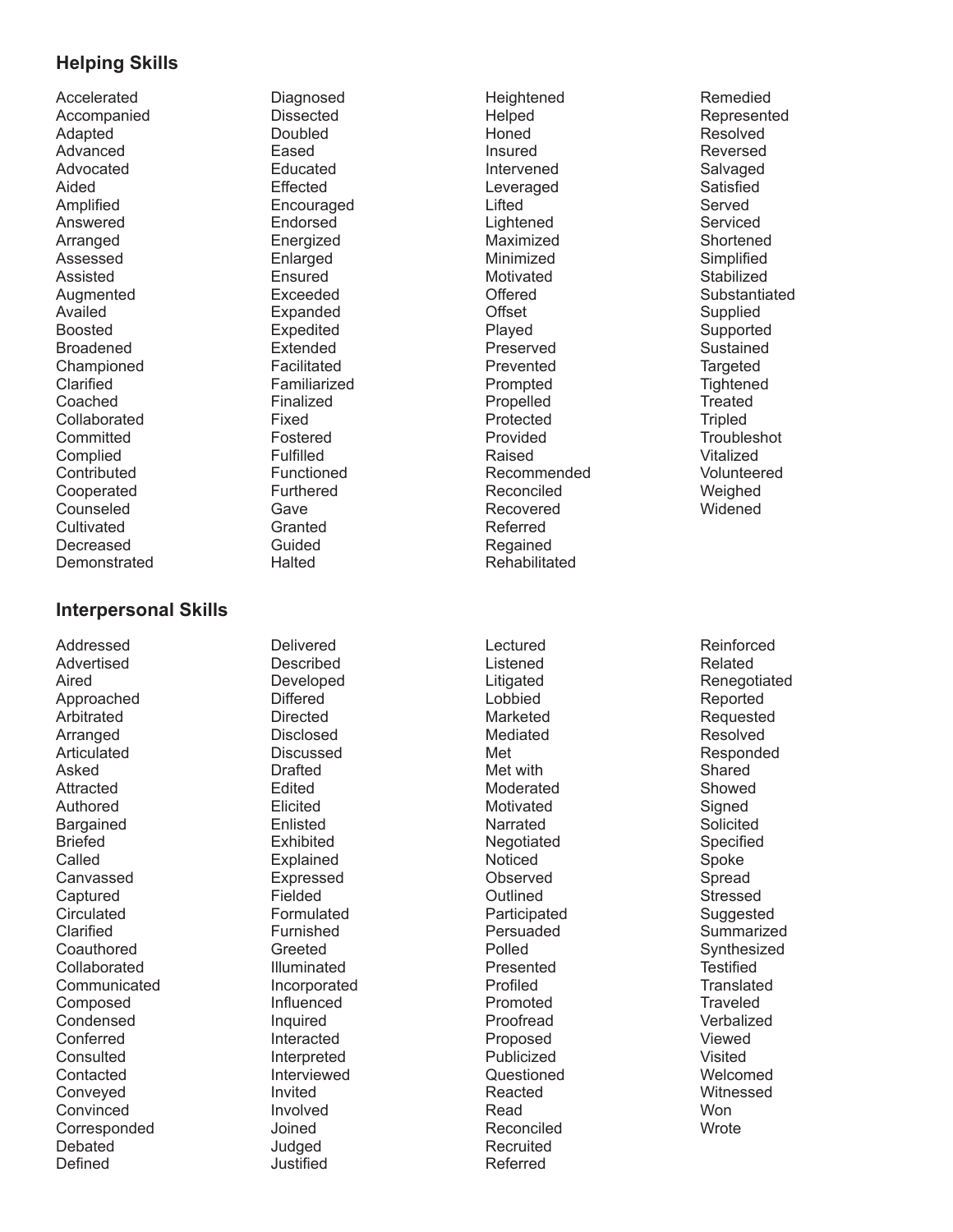#### **Management/Leadership Skills**

Adhered Administered Admitted Analyzed Appointed Approved **Assigned** Assumed responsibility Attained Authorized Awarded Blazed Chaired Closed Commissioned Considered Consolidated **Continued Contracted Controlled** Converted Coordinated Decided Delegated Designated Developed Directed

**Organizational Skills**

Dispatched Dispensed **Diversified** Elected Eliminated Emphasized Enacted Enforced Enhanced Established Evaluated Executed Gained Generated Governed Handled Headed **Hired** Hosted Implemented Improved Incorporated Increased Initiated Inspected Instituted Issued Kept

Launched Led **Liquidated** Managed Merged Mobilized Motivated Navigated **Orchestrated Organized Oriented Originated Outsourced** Overcame **Overhauled** Oversaw Passed Penalized **Permitted** Piloted Pioneered Planned Prescribed Presided Prioritized Produced Pursued

Pinpointed Placed Prepared Processed Provided Purchased Put Ranked **Realigned** Recorded Recycled Refined Registered Repositioned Reserved Reshaped Responded Restructured Retained Retrieved Revamped Reviewed Routed Scheduled

Phased

Ran Rated Received Recommended Reinstated Rejected Reorganized Replaced Restored Reviewed Rewarded **Safeguarded Scheduled Secured** Selected Spearheaded **Staffed Steered Streamlined Strengthened** Supervised Surpassed **Terminated** Took Undertook Screened **Segmented Separated Shrank** Sorted Specified **Standardized Structured Submitted** Supplied Synchronized **Systematized Tabulated Traced Transferred Transformed Transitioned Transported** Unified United Updated

Validated Verified

Approved Arranged **Catalogued Categorized Centralized** Channeled **Charted** Checked Classified Cleared Coded **Collected** Compiled Corrected Corresponded Cut Decentralized Diagrammed Dispatched **Distributed Diverted** Documented Executed Filed

Formalized Generated Grouped Identified Implemented Incorporated Indexed Inspected Interpreted Interviewed Inventoried Investigated Localized Logged Maintained Mapped Monitored Moved Normalized **Obtained** Operated Ordered **Organized** Patterned